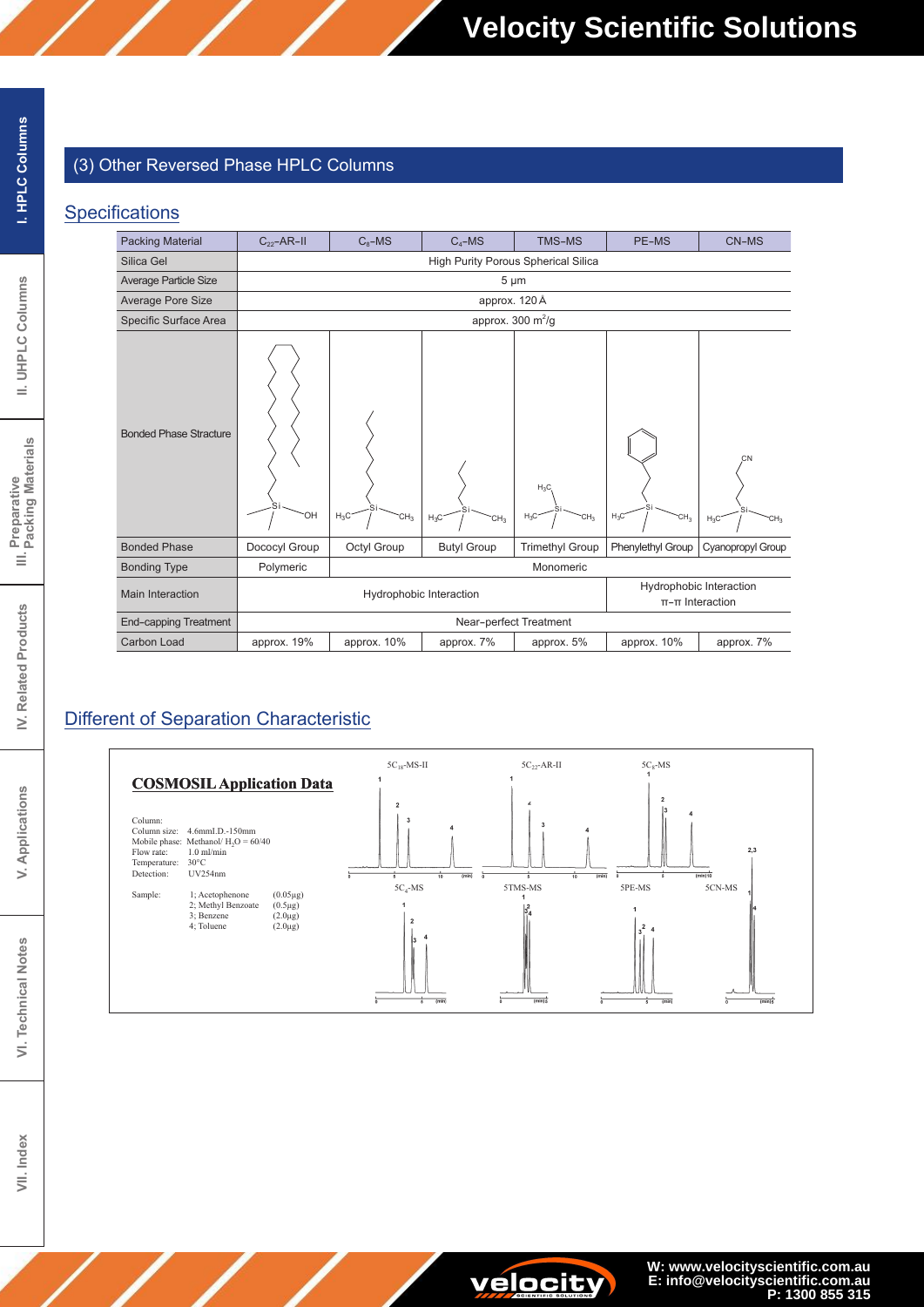## **COSMOSIL CN-MS**

- Cyanopropyl group bonded stationary phase
- Enables separation of different hydrophobic samples without using gradient
- For separation of natural compounds with different hydrophobicity

## **Rapid Analysis**

Gradient elution is commonly used for the samples containing both polar and non-polar compounds. However, gradient elution may cause reproducibility problem depending on the gradient mixer and pump, and need an equilibration time for each analysis. COS-MOSIL 5CN-MS offers rapid analysis and great reproducibility using isocratic elution mode.



## **Applications**

•Acetoaminophen



## **Ordering Information**

• Analytical / Preparative Column (Particle Size: 5 µm)

**COSMOSIL 5CN-MS Packed Column** 

| Column Size<br>I.D. x Length (mm) | <b>Product Number</b> | Column Size<br>I.D. x Length (mm) | <b>Product Number</b> | Column Size<br>I.D. x Length (mm) | <b>Product Number</b> |
|-----------------------------------|-----------------------|-----------------------------------|-----------------------|-----------------------------------|-----------------------|
| $4.6 \times 50$                   | 38233-61              | $6.0 \times 150$                  | 38237-21              | $4.6 \times 10$                   | 38231-81              |
| $4.6 \times 100$                  | 38234-51              | $6.0 \times 250$                  | 38238-11              | $10 \times 20$                    | 38232-71              |
| $4.6 \times 150$                  | 38235-41              | $10 \times 250$                   | 38239-01              |                                   |                       |
| $4.6 \times 250$                  | 38236-31              | $20 \times 250$                   | 38240-61              |                                   |                       |



E